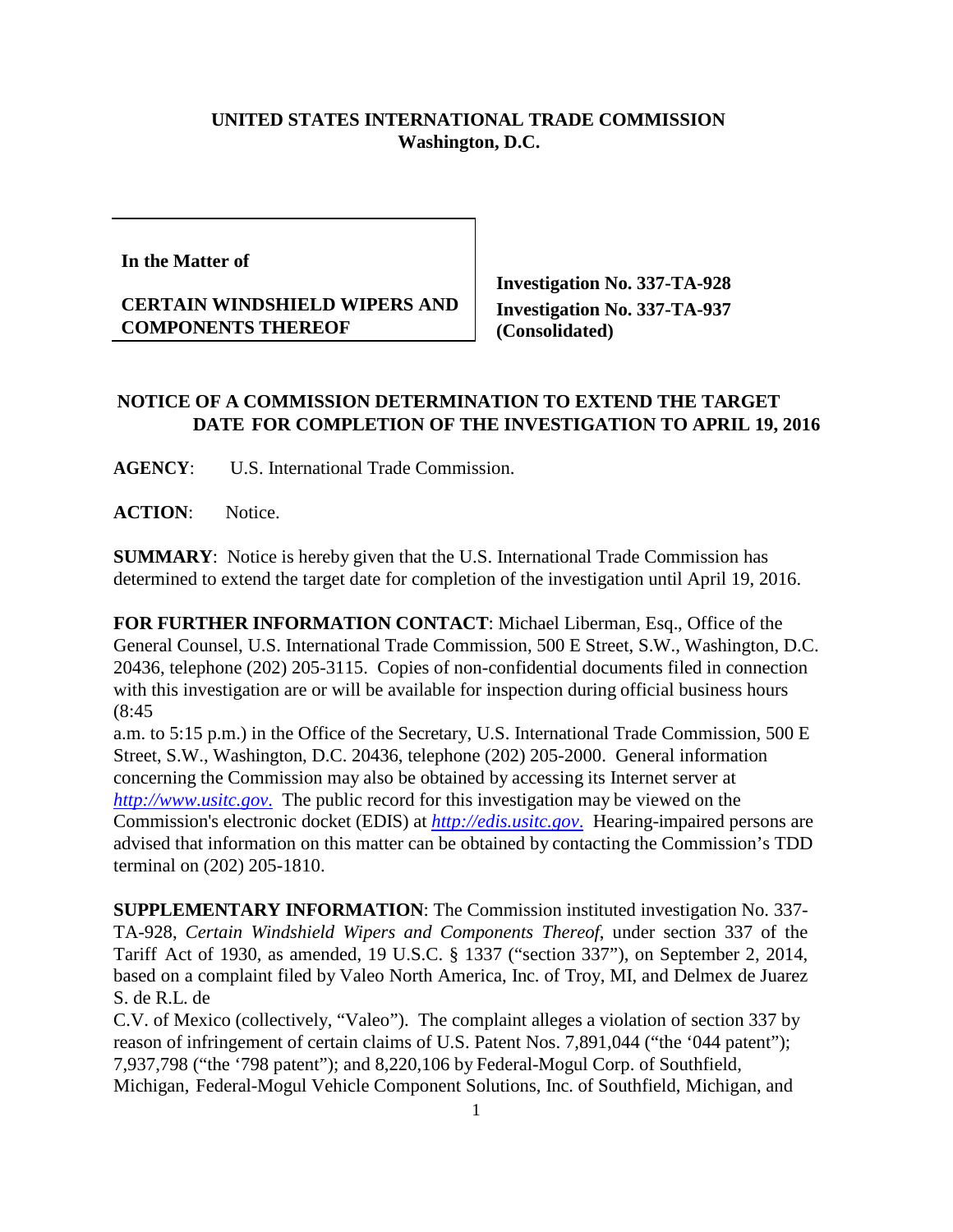Federal-Mogul of Aubange, Belgium (collectively, "Federal-Mogul"). 79 *Fed. Reg.* 52041-42 (Sep. 2, 2014).

On October 15, 2014, Valeo filed another complaint, against Trico Products Corporation of Rochester Hills, Michigan; Trico Products of Brownsville, Texas; and Trico Componentes SA de CV of Tamaulipas, Mexico (collectively, "Trico," Respondent, or Respondents), asserting a violation of section 337(a)(1)(B) by reason of infringement of one or more claims of the '044 patent and the '798 patent. On November 21, 2014, the Commission instituted a section 337 investigation No. 337-TA-937, *Certain Windshield Wipers and Components Thereof*, based on this complaint filed by Valeo against Trico. 79 *Fed. Reg.* 69525-26 (Nov. 21, 2014). Subsequently, the two investigations were consolidated. ALJ Order No. 8, Inv. No. 337-TA-928 (Dec. 9, 2014). The Office of Unfair Import Investigations ("OUII") is not participating in

On May 19, 2015, Valeo and Federal-Mogul reached a settlement agreement and filed a joint motion to terminate the Federal-Mogul Respondents from the consolidated investigation, which was granted on June 5, 2015. *See* ALJ Order No. 24, Inv. No. 337-TA-928 (June 5,

2015) (*not reviewed* June 29, 2015).

this investigation.

The evidentiary hearing on the question of violation of section 337 was held in July of 2015. On October 22, 2015, the ALJ issued his final ID finding a violation of section 337 with respect to certain claims of the '798 patent. On the same day, he issued his recommendations on remedy and bonding.

On December 21, 2015, the Commission issued a Notice in which the Commission determined, in part, as follows:

> (1) To review the ALJ's determination in Order No. 36 (Jul. 16, 2015) precluding arguments and evidence relating to Trico's 618 and 596 connectors on the basis that they are obsolete and are irrelevant to the present investigation, *see* ALJ Order No. 36 at 1, and on review, to reverse this determination and to remand the investigation to the ALJ with respect to this issue, to make findings regarding whether Trico products with 618 and 596 connectors infringe either asserted patent and to make any necessary related findings, as set forth in the accompanying Remand Order . . .

80 *Fed. Reg.* 80797-8 (Dec. 28, 2015).

On January 7, 2016, complainants Valeo moved to terminate the Remand Investigation with respect to Trico's products with 618 and 596 connectors. In its motion, Valeo stated that it had withdrawn its assertion of infringement of the asserted patents against such products. On January 11, 2016, the ALJ issued an ID (Order No. 43) granting Valeo's unopposed motion.